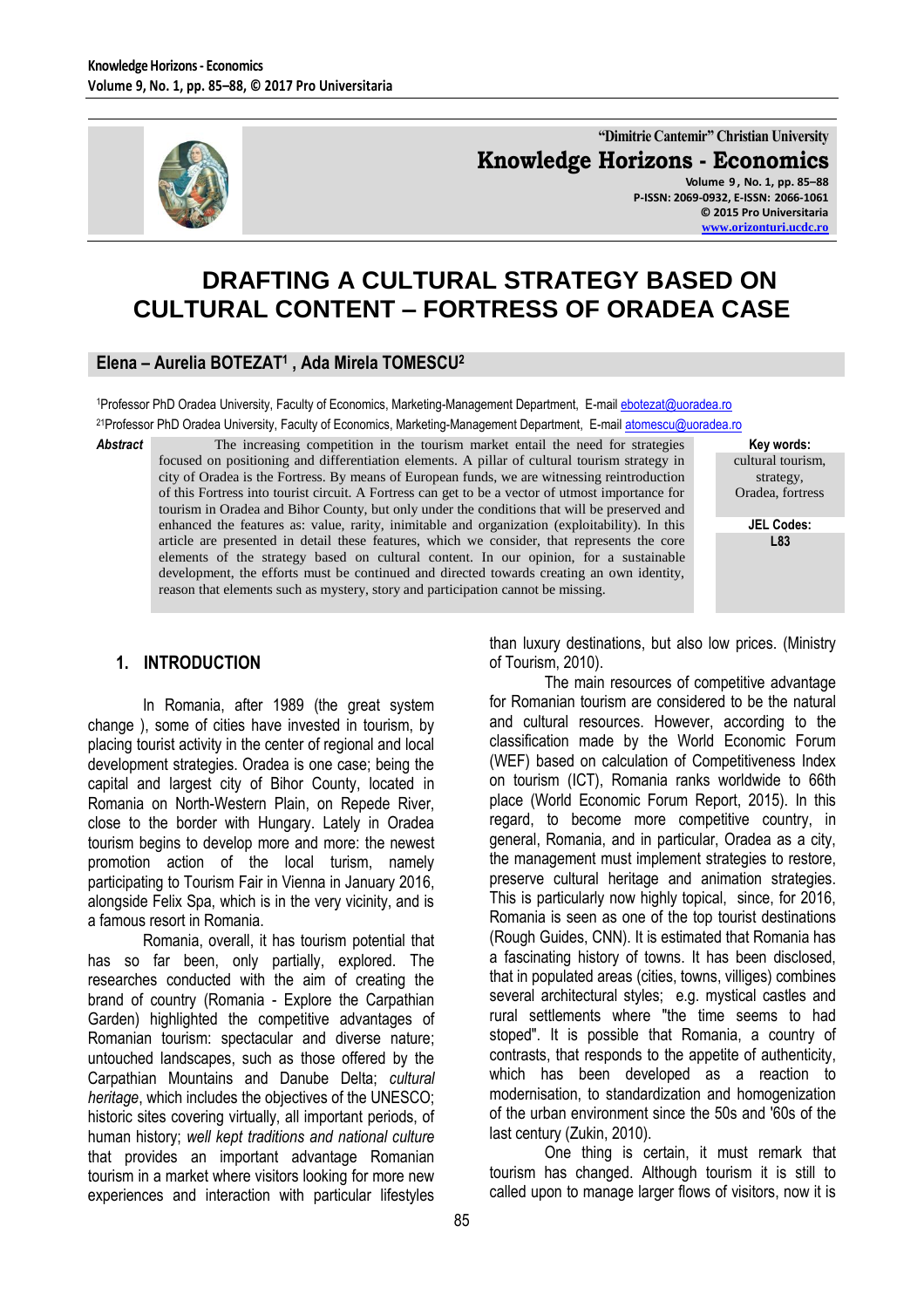clear, that it is becoming more and more "an experience economy" (Keller, 2002). Lately successful destinations seek to gain a competitive advantage using "visual power" (Crouch and Lubbren, 2003; Dempsey, 2006) in combination with "local attractiveness" (Lippard, 1997).

## **2. THE MARKET TRENDS**

In the context of some mutations, but also, *under the new information and communication technologies*, the tourism market is more dynamic than ever, the motivation of demand and thus, regarding *the duration of the tourist attachment* we are witnessing the *changing physiognomy commercial act.* Without abandoning the core purpose of any tourist activity, it is necessary to be understood it and to be evaluated this activity, in a strategic perspective, a perspective which considers the matter on the long term.

Another phenomenon that is worth mentioning is related to the emergence *of new components in the decision mechanism of purchasing*. Today, the buying decision is based, in whole lesser extent, on a single vector that has a determinant role in purchase, namely the price. Now, in most situations, demand bearer decide to buy according the binomial: *quality - price*. Instead, in future, this will be marked by a decisive trio. The purchasing decision will be done, according to the trio: *quality - price - life experience*. This does not automatically means that the world will become more rational in its trade options, but the tourists will increasingly known better, and more analytical their needs. As a result, a tourist destination which wants to develop will have to take into account *early warning systems* regarding future market behavior. Such a system requires identification and current use in its strategic management of the destination, of a *complex system of performance indicators*, both quantitative and qualitative. Their role is to report the predictable changes in the competitive environment of the tourist market, and to shape the viable solutions (Pop, Petrescu, 2008).

*Tourism market competitiveness is increasingly driven by differentiation*. Subject to competitiveness, the travel now must be personalized, becoming more through differentiation and cultural content can do successfully. Modeling of the personalized offer will be achieved through the setting up of the organizational systems of destinations, which are circumscribed to strategic management principles. As a result, will succeed and will have success, those who will quickly learn how to *supply better service, and provide better benefits*, at the same time *differentiated products from competition* (Sickler, 2006).

All these trends reinforce the idea that when drafting of a strategy focused on cultural content, the emphasis must focus on the tourist experience, that to become an integrant part of the paradigm: "do and tell story" (Vargo and Lusch, 2004).

### **3. ORADEA FORTRESS - THE CORE OF TOURISM DEVELOPMENT STRATEGY IN ORADEA**

Tourism development in Oradea is seen as an opportunity for the city opening to the outside and to the inside to stimulate initiative. Tourism provides the framework to recovery of cultural heritage, ethnic and religious and therewith building an own identity. Cultural tourism is placed in the center of Oradea tourism development strategy. We consider appropriate this approach, that can represent an important step in restoring the city growth, also being an important stage for winning a major position in area (Herrero et. Al, 2005; Liu & Lin, 2011).

One of the pillars of cultural tourism strategy in this city is the Fortress of Oradea. Currently, it covers an area of 150,000 square meters. For nine centuries of existence the fortress of Oradea had a tumultuous and eventful history. Until 1241 it was a fortress with earthen rampart and wooden palisade, afterwards, it has rebuilt, as a circular stone fortresses (a five star shape, a relatively rare form, typically are fortresses with foursquare).

Oradea Fortress was built between 1570-1618 by Italian architects, and is considered the best preserved Italian Renaissance fortress of Central Europe. Between 1092-1557 he served as the residence of the Roman Catholic Diocese of Oradea, during which the city became an important religious and cultural center of that times. In the fortress had operated a library, an observatory, a printing press and a school. In the Catholic Church and its graveyard had found eternal rest, no less than, seven crowned heads. Starting with the year 1557, the fortress played strictly military role, being besieged several times, namely: Tatars (1241), Turks (1474, 1598, 1658, 1660), Transylvania rioters (1290, 1514, 1664, 1703-1710), the armies of the Principality of Transylvania (1557, 1603) and the Austrians (1692). Throughout its history of over 750 years, the fortified fortress was only twice conquered. In autumn 1598 the city was besieged unsuccessfully for five weeks by Turkish armies. Residents of fortress had on their side prince, Michael the Brave, also the rains that flooded the Ottoman camp and diseases that have decimated it.

This year (2016) we are witness the ending of the restoration and to the revitalization of fortress, by the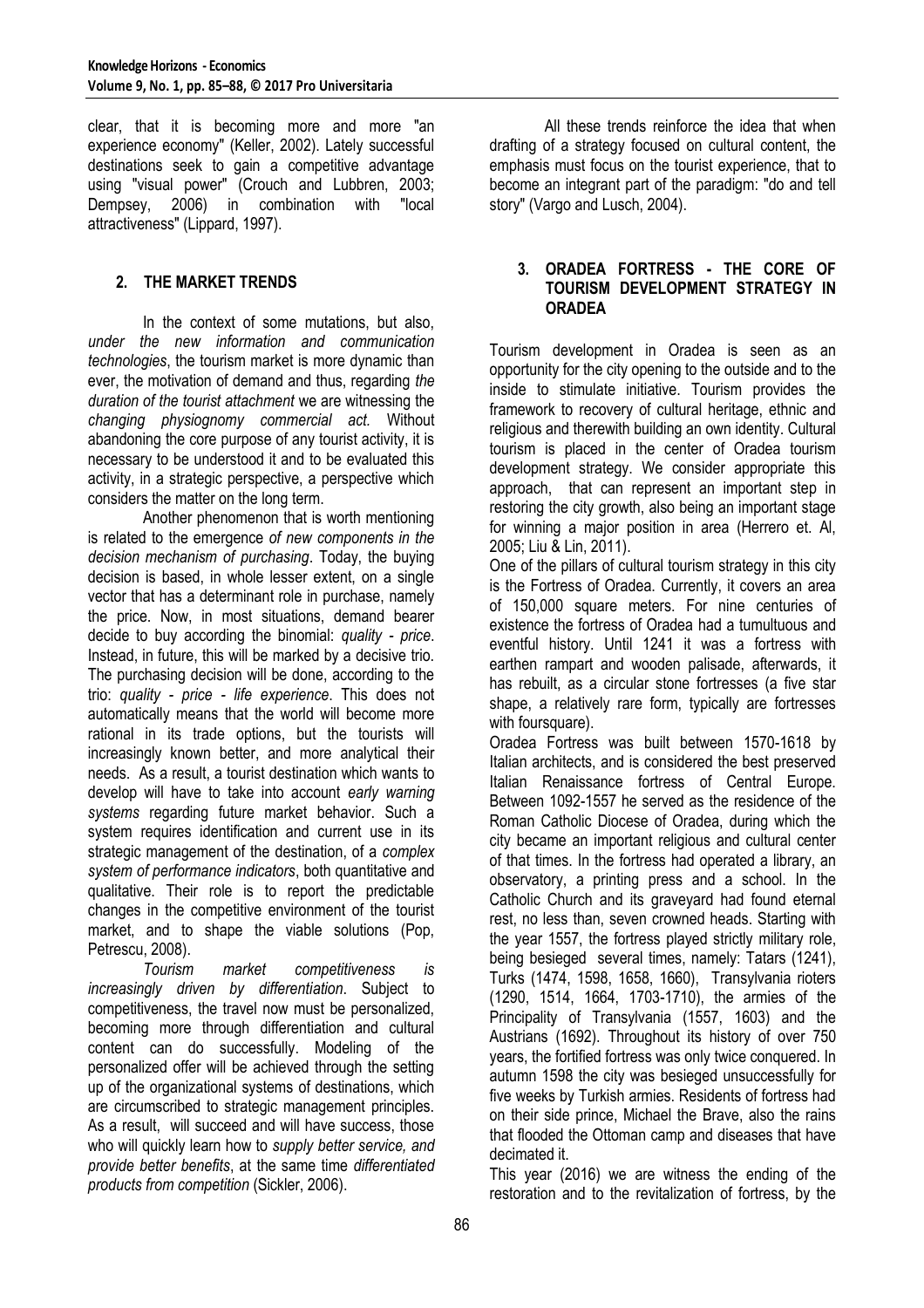**Knowledge Horizons - Economics Volume 9, No. 1, pp. 85–88, © 2017 Pro Universitaria**

project "Revitalization of Oradea Fortress for Entry into the Tourist Circuit" that started in the year 2009. The total value of project was 36,780,329.12 lei (about 879.9121,77 EURO June 2009), of which financial grants: 28,717,702.60 RON, and beneficiary contribution: 7,477,075.65 lei. The project was aimed to reintroduce Oradea Fortress into tourist circuit regionally, nationally and internationally as a representative center for regional cultural heritage, next to creating additional revenue at regional and local level and create new jobs in the field of culture, tourism, and<br>of all the related economic sectors. all the related economic sectors. [\(http://www.oradea.ro/cetatea-oradea/despre](http://www.oradea.ro/cetatea-oradea/despre-proiect/index.php)[proiect/index.php\)](http://www.oradea.ro/cetatea-oradea/despre-proiect/index.php)

The project was based on an integrated approach, which foresaw: consolidation, preservation and restoration, that confer a functionality for eight buildings with a total area of 13514.7 square meters about 190 rooms; introduction of compatible functions with monument by creating 19 functions (of tourism, and cultural), namely: a museum, library, exhibition spaces, medieval restaurant, traditional centers to promote traditional art and crafts, etc.; beside to increased accessibility to the monument, namely: restoration, development of access roads, exterior lightening and decorative landscaping of the area; creating and hosting a cultural consortium (organizer of two annual festivals and other 20 small cultural events. All these should extend the tourist season by introducing Oradea Fortress into European cultural tourist circuit by revitalization of traditional economic activities of the City, etc. (Internal data Oradea City Hall, Oradea Fortress website).

In our opinion, the fortress of Oradea can get to be an extremely important vector for Bihor County tourism and Oradea, under the conditions that It will be preserved and enhanced the features as: value, rarity, inimitable and organization (exploitability).

Oradea Fortress is a valuable resource which generates additional income and increases the held market share. Rehabilitation of the fortress took into account an area of 27 028 square meters (buildings, green spaces and access roads). Last year, 2015 were recorded 10125 visitors considering the 119 new jobs created, increasing energy efficiency by 100%, also the facilitation the access of tourists to rehabilitated heritage objectives, it may considered that the objectives of project were attained 100% (internal data Oradea City Hall project website Oradea fortress).

A tourist resource is considered to be rare, if number of competitors is relatively small. Scarcity, once known and recognized, there is as the sustainable attribute. Of course, the best case is when we are dealing with one owner of the resource, and so is the case of fortress of Oradea. It is a positive fact, due from the fact that each community is unique, and this is what makes the difference. In terms of economic performance, this stems to notoriety of the resource. In other words, a scarce resource in tourism is more valuable, insofar as is known being notorious, at the same time being higher ranked in the tops of specialist, namely like "best / most ..." Either in our case there is still much work in this regard.

Imitation of a resource involves two different relative aspects: imitation itself and the substitution. A resource is considered inimitable whether a competitor can not take possession of them in a short time, or if the purchase do not induce cost disadvantages. Unsubstitutive means that a competitor is unable to get the same benefit from a different mix of resources. Only if a resource is inimitable, is kept the advantages of the value and the rarity. The time "play" for this type of resource, in that it creates a barrier against copy of original. Specifically, imitation, in economic terms, would involves very high costs. After Barney (1991), we are dealing with costs related to historical conditions determined by the position in time and space, the lack of a identifiable causality of the resources, or of their way of combining, by the social complexity that generates a psychosocial phenomenon, and by unique protection of legal, by patent type for example.

Regarding the degree of exploitation and resource organization, there were made some progress. In this regard we mention that are organized guided tours thus are offered information on Bihor Oradea and - accommodation, various services, programs and tourist routes, events. In the Fortress operates the following exhibitions: Archaeology exhibition Oradea Fortress - Hall Grifoni, Lapidary - the ground floor; and in basement exhibition "Resistance and Repression in Bihor County", also exhibition "Illusion and Reflection, aspects of life Count Miklos Banffy". ([http://www.oradea-online.ro\)](http://www.oradea-online.ro/)

This will enable the extension of the tourist season to 200% (more visitors in the winter months) and increasing the number of tourists in 2020 to 300%. There are planned the organization of 10 annual Festivals and about 20 small cultural events. (Internal data Oradea City Hall, Oradea Fortress project website).